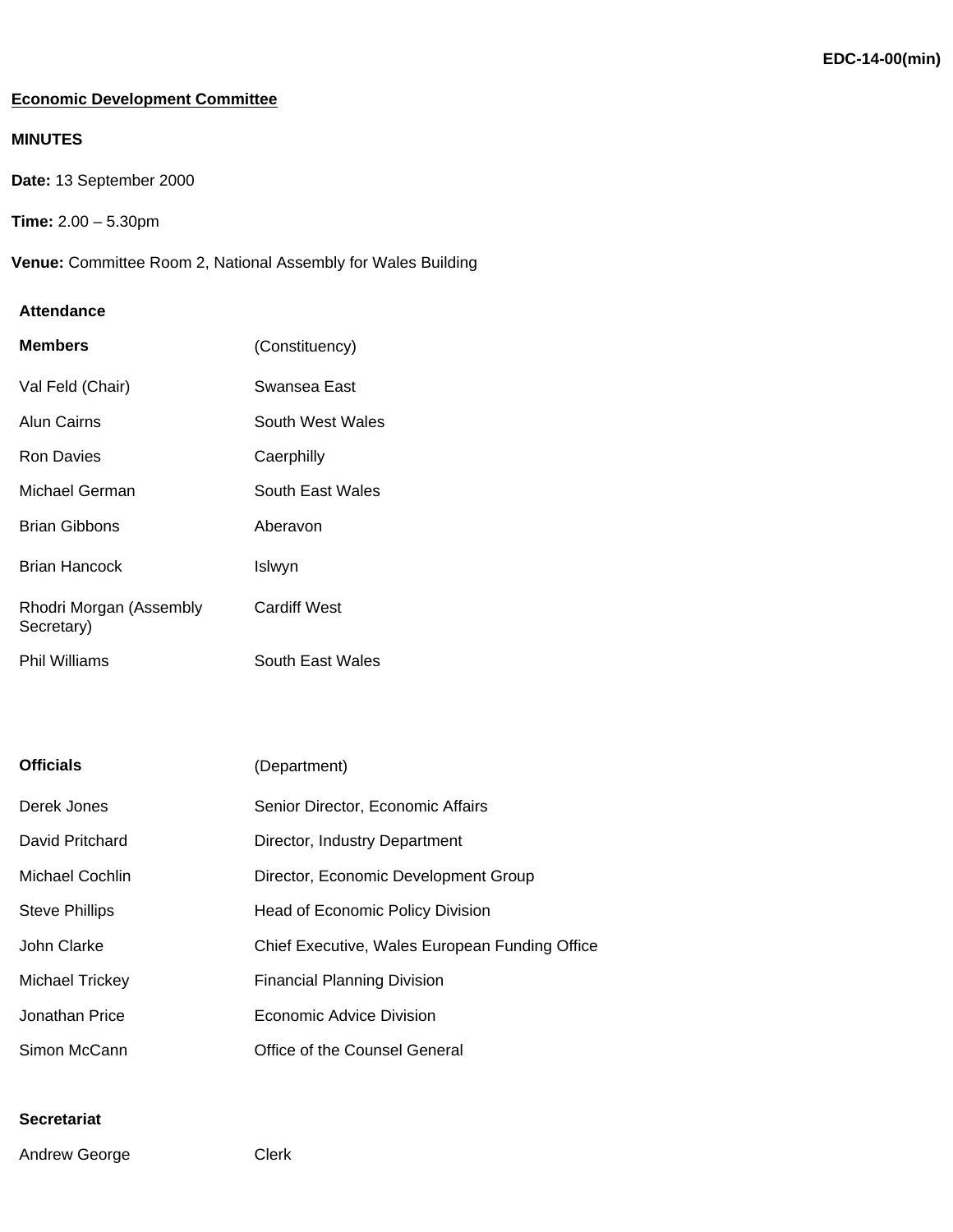| Jo Trott     | Deputy Clerk          |
|--------------|-----------------------|
| Jo Glenn     | Deputy Clerk          |
| Jim Driscoll | <b>Expert Adviser</b> |

#### **Apologies and Substitutions**

Dafydd Wigley substituted for Helen Mary Jones.

#### **Item 1: Chair's Opening Remarks**

1.1 The Chair welcomed the Committee and members of the public to the first meeting since recess. In particular she welcomed Dafydd Wigley who was substituting for Helen Mary Jones, and Andrew George who was acting as temporary Clerk. She also welcomed John Grimes who would be taking up post as the Clerk to the Committee at the end of the month.

1.2 Members agreed that the Chair should attend the CBI Conference on behalf of the Committee. It was agreed that the question of Committee representation at such events should be kept under review.

1.3 The Chair said that the Committee's trip to Ireland had been extremely useful and she would be writing on behalf of the Committee to thank those involved for their efforts. Particular thanks were extended to Conor O'Riordan, the Consul General of Ireland. **[Action: Chair]**

1.4 The Chair explained that the running order for the Agenda had been revised because of the close correlation between the Committee's review of business support and development, the WDA Quinquennial Review and the National Economic Development Strategy.

## **Item 2: Minutes of Meetings of 6th and 20th July 2000**

#### 2.1 **Accuracy**

Minutes of 6<sup>th</sup> July:

• Paragraph 3.3 should refer to the "WPD" not the "WPB".

#### Minutes of 20<sup>th</sup> July

• It was agreed that the third bullet point on page 2 should identify the Assembly Secretary's commitment to making extra resources available should the spending profile require.

## **[Action : Committee Secretariat ]**

#### 1. **Action Outstanding**

- Concern was expressed about the length of the agenda. In particular, some members felt that more time should be available for the Assembly Secretary's report. Members asked the Chair to consider the formulation of the agenda to ensure adequate time for reporting current issues in the report.
- On item 1, the Chair expressed the hope that it would have input into planning the proposed seminar and stressed the importance of the Committee having the opportunity to discuss its role and the National Economic Development Strategy with the Programme Monitoring Committees. **[Action: Assembly Secretary]**

#### **Item 3: Assembly Secretary's Report**

1. The Assembly Secretary's report included the following points: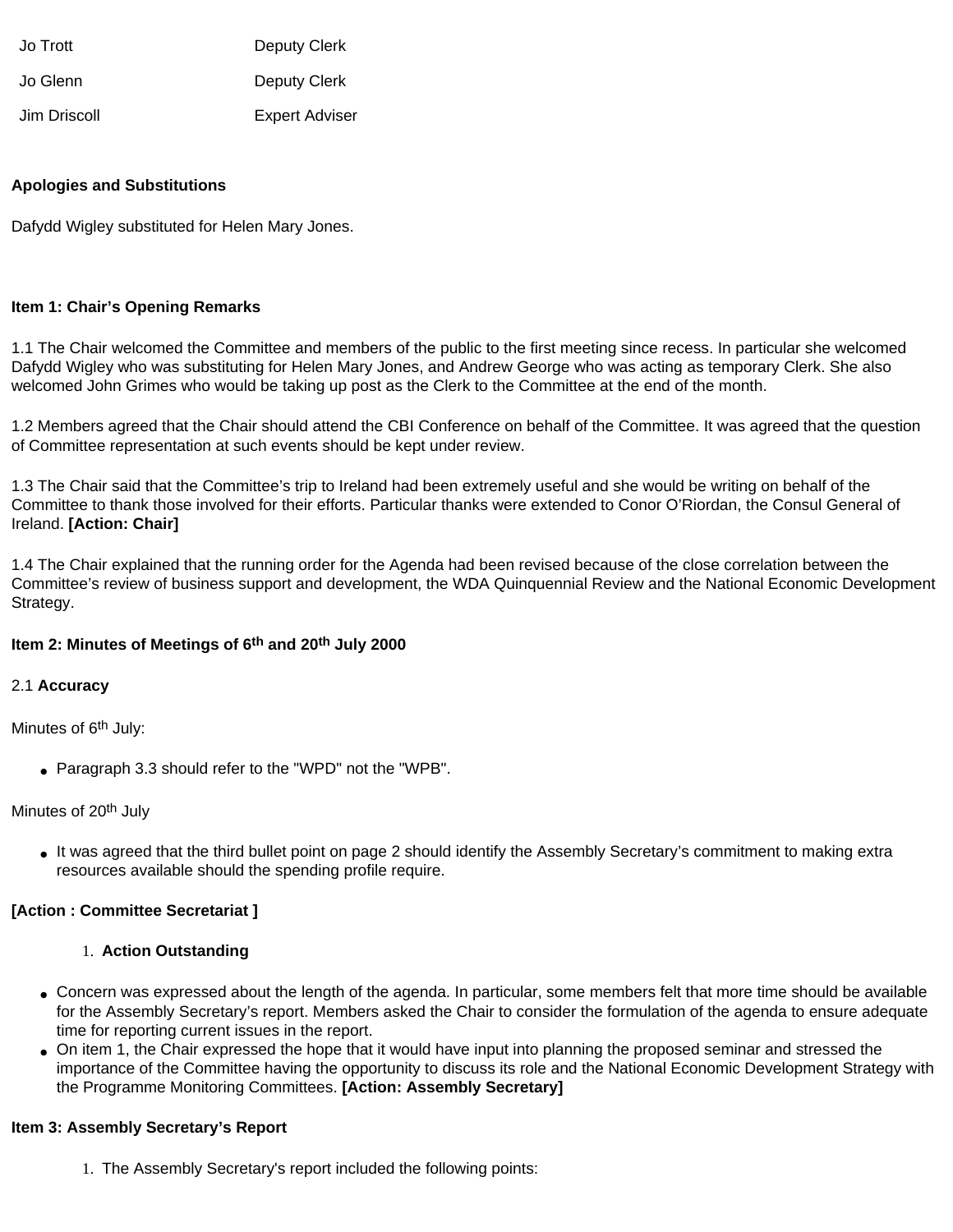- the most recent statistics indicated that the employment rate, based on claimant count, had increased. The consequent unemployment rate had fallen from 5% to 4.5% between August 1999 and August 2000. It was noted that claimant count methodology did not reflect the key issue of long-term unemployment.
- 180 new jobs had been announced at SBX Contech and 150 at Ubiquity Software in Newport.
- negotiations with BAE Broughton were still being conducted in a constructive atmosphere. He hoped that a conclusion would be reached soon. Members expressed concern that the issue was taking so long to resolve.
- on Corus, prospects had improved but there would continue to be uncertainty until the blast furnace at Llanwern had actually been re-lined. He undertook to provide members with information on the deliberations of the All Wales Task Force on the Steel Industry. **[Action: Assembly Secretary]**
- on Hyder, the Assembly Secretary indicated that the Assembly would probably have a role to play in the context of OFWAT's need to modify the licence. In response to a question about the degree of influence which the Assembly had brought to bear on the DTI with respect to repatriation, he explained that legal advice sought by the DTI on the definition of "material influence" had meant that there was no case for referral.
- It was noted that action points18 and 19 on WIDAB had not been resolved. The Assembly Secretary would provide further advice shortly.
- on Hitachi in Hirwaun, the possibility of alternative products was being explored, although whether any outcome would be reached in time to avoid redundancies was uncertain.

3.2 The Assembly Secretary reported that Wales was receiving modest deliveries of fuel, most of which were restricted to use by the emergency services. The Assembly had set-up an emergency co-ordination centre which was currently responsible for identifying priorities. As far as industry was concerned, it was acknowledged that if the blockade continued until the end of the week the situation could become very serious. Members expressed grave concern about the situation. There was a call for information to be made easily available to the public. The Assembly Secretary confirmed that there was no 'hotline' available in Wales via the National Assembly for the public to ring regarding the fuel situation. It would have been difficult to organise a public information telephone line in the time available but the public were able to contact the emergency co-ordination centre in Cathays Park via the switchboard. The number of the co-ordination centre had been given to health trusts and the emergency planning units of local authorities. Welsh industry dealt directly with the DTI. Members expressed their concern at the lack of information available to industry, particularly the food industry. The Assembly Secretary announced that a website would be up and running in the next 24 hours which would list the petrol stations which were available for the emergency services.

3.3 The Assembly Secretary was questioned about the amount of time he spent on his role as First Secretary compared with that spent on Assembly Secretary duties. It was acknowledged that there was a good deal of overlap in these functions, and all members experienced difficulties with diary clashes. Mr Morgan said that he had been unable to accompany the Committee on its visit to Ireland because he was on a very important trade mission to Japan. He had already conducted a similar visit to Ireland and was familiar with arrangements there. If any member had more specific questions with respect to his diary, they should write to him.

## **Item 4: Budget Priorities**

4.1 The Chair introduced this item, drawing members' attention to her letter of 17 August to the Assembly Secretary which had identified the Committee's key concerns about the budget. She thanked the Assembly Secretary for his paper and asked him to address the issues in her letter, including:

- analysis of the economy and evaluation of the relative effectiveness of different programmes in achieving progress towards these priorities.
- the link between increases in budget and outcomes against *Better Wales.com* priorities.
- the allocation of pre-match funding.
- measures to combat inactivity.

4.2 The Assembly Secretary responded by clarifying the roles of the parties involved in the budget process. The Committee and the Assembly Secretary were together responsible for setting policy priorities, but it was for the Cabinet to determine the actual figures. He offered assurances that he would be seeking substantial sums to go to the main agencies to support their role in delivering the Structural Funds programmes. A bid would also be lodged for increased resources to provide baseline data. No decision had yet been reached on the question of pre-match funding,

4.3 The Chair thanked the Assembly Secretary for his introduction and opened the floor to members. The following points were made: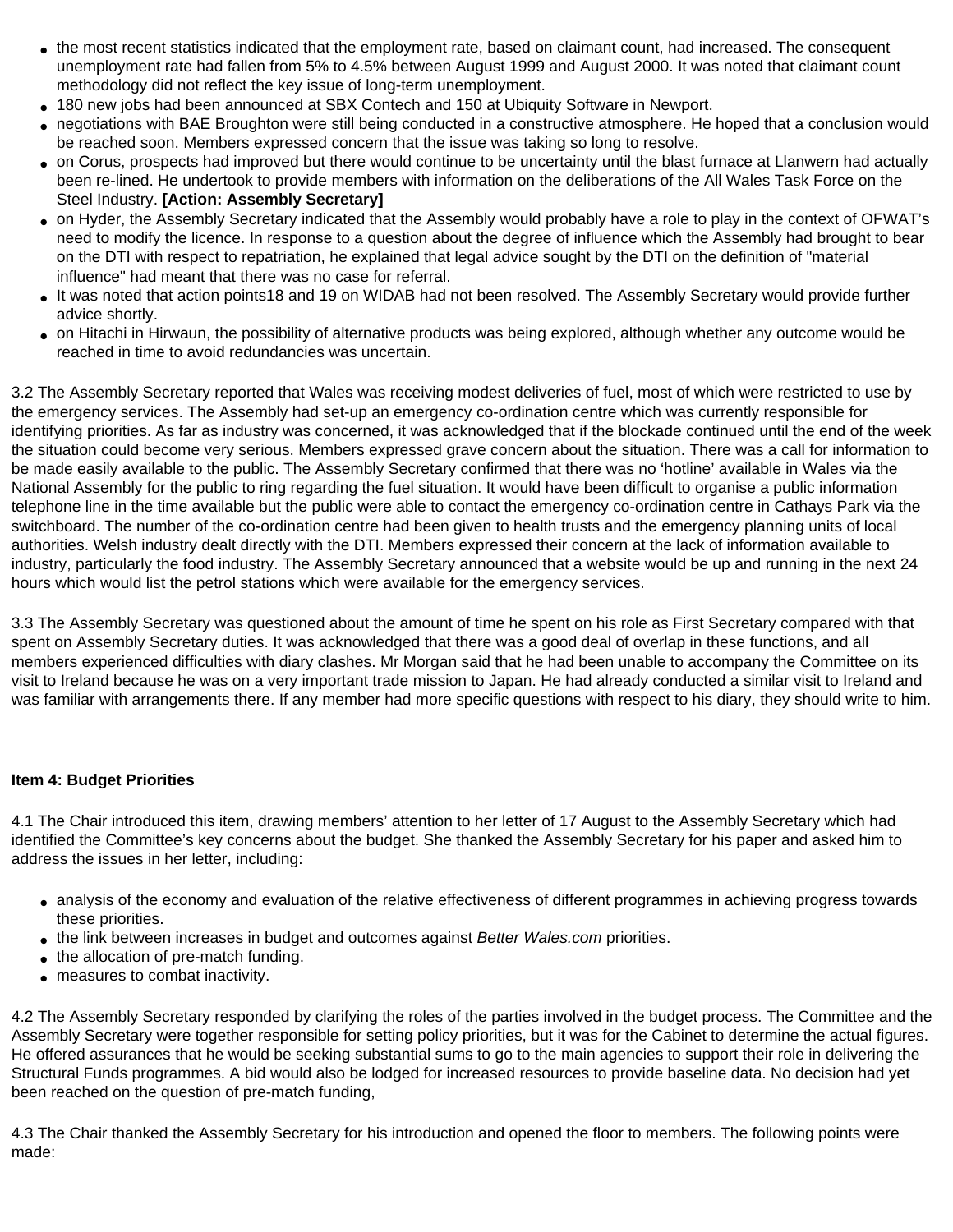- the spend profile for Objective 1 was discussed. Michael Cochlin explained that the issue was still being considered. Previous profiles had been based on the advice of the European Commission, and identified a slow build-up of spend over the funding period. The Programme Monitoring Committee was more ambitious but was awaiting the submission of strategies and projects. It was acknowledged that it was difficult to set budgets in the absence of the spend profile. More information would be available by the time the Committee discussed the draft budget in November.
- in the light of concern expressed by a number of members, the Assembly Secretary agreed to revisit the issue of related budgets in other MEGs (paragraph 26 of EDC-14-00 (p5). In this context, the Committee expressed concern that economic activity issues had been confused with skills issues. The activities identified in paragraphs 20 and 22 did not get to the heart of the problem of inactivity. Thought needed to be given to public transport issues, carer strategies, part-time working policies etc. This was an issue which the Committee also needed to revisit in the context of the National Economic Development Strategy. **[Action: Assembly Secretary and Chair/Clerk]**
- the Assembly Secretary confirmed that the draft budget paper would include estimated measures of outcomes in relation to different inputs. **[Action: Assembly Secretary]**
- the Assembly Secretary confirmed that the estimated commitments in paragraph 11 of EDC-14-00(p5) were current, rather than end-year. Phase 2 of the LG project was included in the WDA line, other RSA was not. The Assembly Secretary agreed to confirm that the figure identified for Cardiff Bay had decreased from £23 million because it was expressed in net rather than gross terms. [**Action: Assembly Secretary]**

4.4 Summing-up, the Chair identified the following issues for further consideration/action:

- the Structural Funds' spend profile
- the link between inputs and outcomes
- economic activity

## **Item 5: Structural Funds Issues**

5.1 The Chair invited the Assembly Secretary and Phil Williams to update members on the recent meeting of the Programme Monitoring Committee (PMC). During the course of their update and associated questions from members, the following points were made:

- the new index of deprivation, to which the PMC had been given access on 23<sup>rd</sup> August had caused some concern, particularly in Pembrokeshire, with regard to the question of whether it had the effect of disqualifying areas which had previously qualified under Objective 3.
- the PMC had approved the Fast Track package in July and fast track schemes had received conditional approval at the end of that month. Approval was conditional on completion of work on the Programme Complement. It was envisaged that this would be completed in October. It was stressed that the PMC did not become involved in the approval of individual projects. Members remained concerned that sponsors of fast track projects had expected to be able to start work in the Autumn and that this was now unlikely to happen. It was felt that work would inevitably be delayed until December at the earliest. John Clarke, Chief Executive of WEFO, undertook to report on the impact of this delay on the expenditure profile. **[Action: John Clarke]**
- the issue of overlap/gaps between regional and local action plans was ongoing and required more work. Members sought assurances about the process for integrating local and regional plans. John Clarke explained that the plans were due to be submitted to WEFO at the end of September, at which point WEFO would have a better picture of overlaps and gaps. The issue would then be discussed by the PMC in October. John Clarke undertook to report to the Committee on the outcome of these discussions. **[Action: John Clarke]**
- WEFO had introduced a scoring system for applications which was generating some concern about the Partnerships' role in the prioritisation process. This required some clarification.
- concern was expressed about an apparent delay in publishing minutes of the PMC. John Clarke agreed to look into it. **[Action: John Clarke]**

5.2 The Chair invited Mike German to update the meeting on progress with Objective 3, during the course of which the following points were made:

- $\bullet$  the closing date for Objective 3 applications had been 8<sup>th</sup> September and 152 projects had been submitted.
- application packs had been issued late because of difficulties with software, as a result of which the deadline for applications had been extended.
- project approval was expected at the end of the month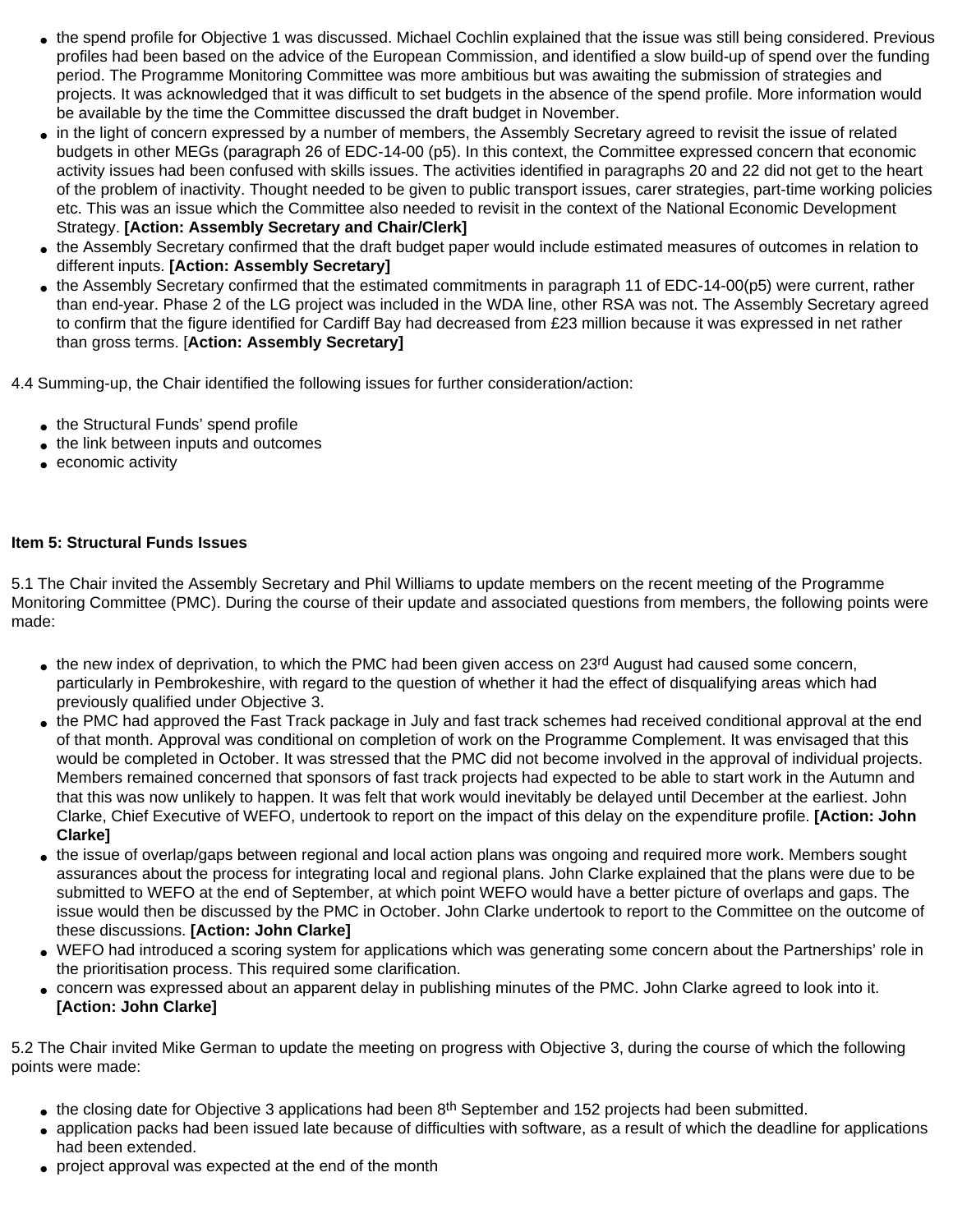- $\bullet$  the next PMC meeting would take place on 3rd October
- the PMC had approved the proposals for evaluation and had received a letter from the European Commission commending the approach adopted. It was suggested that the Objective 1 PMC might consider pursuing a similar route.

5.3 The Chair noted the Committee's concern about progress with implementation and said that more time would be allocated to the issue at the next meeting. She summarised the issues on which the Committee would like to be covered in a longer report to the next meeting:

- the relationship between local and regional action plans and the process for integration
- assistance for the private sector
- technical assistance
- Priority 3 eligibility
- Evaluation

.

• The rural development plan

# **Item 6: Review of Business Support and Development**

6.1 Jim Driscoll, the expert adviser, gave a presentation to the Committee summarising progress to date. The key themes which had emerged were:

- the need for a strategic economic framework
- the potential to improve partnership working
- the effectiveness of the delivery network

6.2 The need for an economic vision and strategic framework had also come across strongly from the comparable reviews in England and Scotland. For historical reasons there was no single overview of the Welsh economy. However, he estimated that around £120 million a year (including RSA) was currently being spent on business support. An accurate figure would be available following the completion of the mapping exercise. As an economic framework NEDS was a good start but it is too ad hoc and it was difficult to get business people involved in the process.

6.3 There were a number of key relationships which could benefit from improved partnership working, the obvious one being that between the WDA and the National Assembly. Jim Driscoll also pointed out that co-ordination could become excessive and inhibit constructive action. A clear understanding of each other's roles and responsibilities was essential for effective partnership.

6.4 It was accepted that the WDA was the lead organisation within the delivery network for economic development. There was concern that Team Wales was not always as effective as it could be and that Wales' share of UK inward investment had declined. There was a particular need to increase investment from the USA and in the new knowledge economy. He drew the Committee's attention to the generalised nature of much support to indigenous business, which could lead to confusion for the business user. It was suggested that a rationalisation of existing services, improved team working and an improved focus could lead to much greater efficiency. A gateway to business support for indigenous business had been identified as critical by the Scottish and English reviews. The Welsh review needed to decide whether to improve the existing gateway or replace it with a different model.

6.5 Mr Driscoll explained the next steps of the review. Meetings were planned with ordinary business users in four regions in early October to identify their concerns and explore options for change. A detailed draft report would be prepared in the light of these meetings and it was hoped to issue a final report on 29 November.

6.6 In discussion, members accepted Mr Driscoll's assessment of the situation and endorsed the emerging key themes. The following points were made:

- support to small businesses with growth potential was crucial. It was noted that the National Assembly could encourage local authorities to work in the context of an agreed framework.
- the review had demonstrated that the private sector could play a greater role in Team Wales. Private companies were often in a unique position to offer specialist support.
- there were no business support mechanisms in England or Scotland which did not already exist in Wales.
- the ideal gateway organisation would provide a simple route to the services available. It would not necessarily provide any of